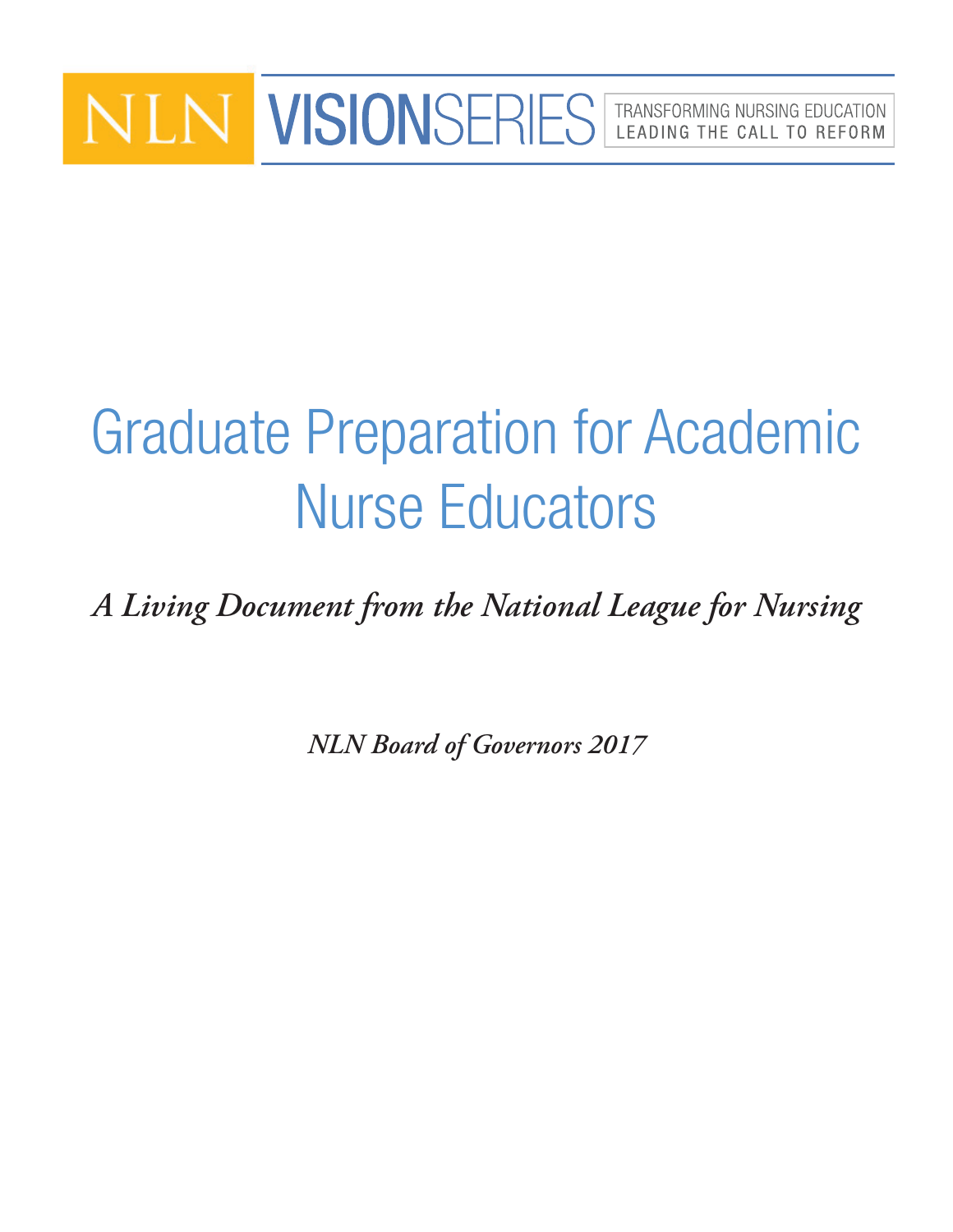# Graduate Preparation for Academic Nurse Educators

## *A Living Document from the National League for Nursing*

**Mission:** Promote excellence in nursing education to build a strong and diverse nursing workforce to advance the health of our nation and the global community.

Core Values: Caring, Integrity, Diversity, Excellence

#### INTRODUCTION

As the voice of nursing education nationally and internationally, the National League for Nursing (NLN) has consistently advocated for nurse educator preparation at the forefront of educational reform. The 2013 NLN Vision for Doctoral Preparation for Nurse Educators focused on doctoral preparation for the nurse educator role. This Living Document is now being updated to reinforce the belief that all graduate education in nursing needs to foster scholarship in teaching and learning and advance the science of nursing education. Nursing education is a specialized area of practice, and nurse educators who understand and implement discipline-specific pedagogy are the vital link to a future workforce that will lead health care reform. Consistent with the NLN's commitment to lead in accomplishing this imperative, the NLN has developed program outcomes and competencies for graduate academic nurse educator preparation.

In today's academic environment, with national directives for curriculum innovation and the development of models of cost-effective education, along with the need to prepare a workforce capable of providing safe, quality care in a reformed health care system, both nationally and globally, the NLN's support of graduate preparation to prepare academic educators, scholars, and researchers who can advance the science of nursing education is more important than ever. The NLN underscores its belief that the practice of teaching in nursing is achieved through graduate education that develops the knowledge and skills required to apply, conduct, and translate research on salient nursing education phenomena.

The nursing profession embraces the vital goal of preparing faculty to be expert practitioners, skilled in knowledge generation and knowledge translation in the science of nursing practice and care delivery (American Association of Colleges of Nursing [AACN], 2008; Benner, Sutphen, Leonard, & Day, 2010; Institute of Medicine [IOM], 2011). Achieving this goal is critical to justify the public's trust in our profession. As well, we have the obligation in our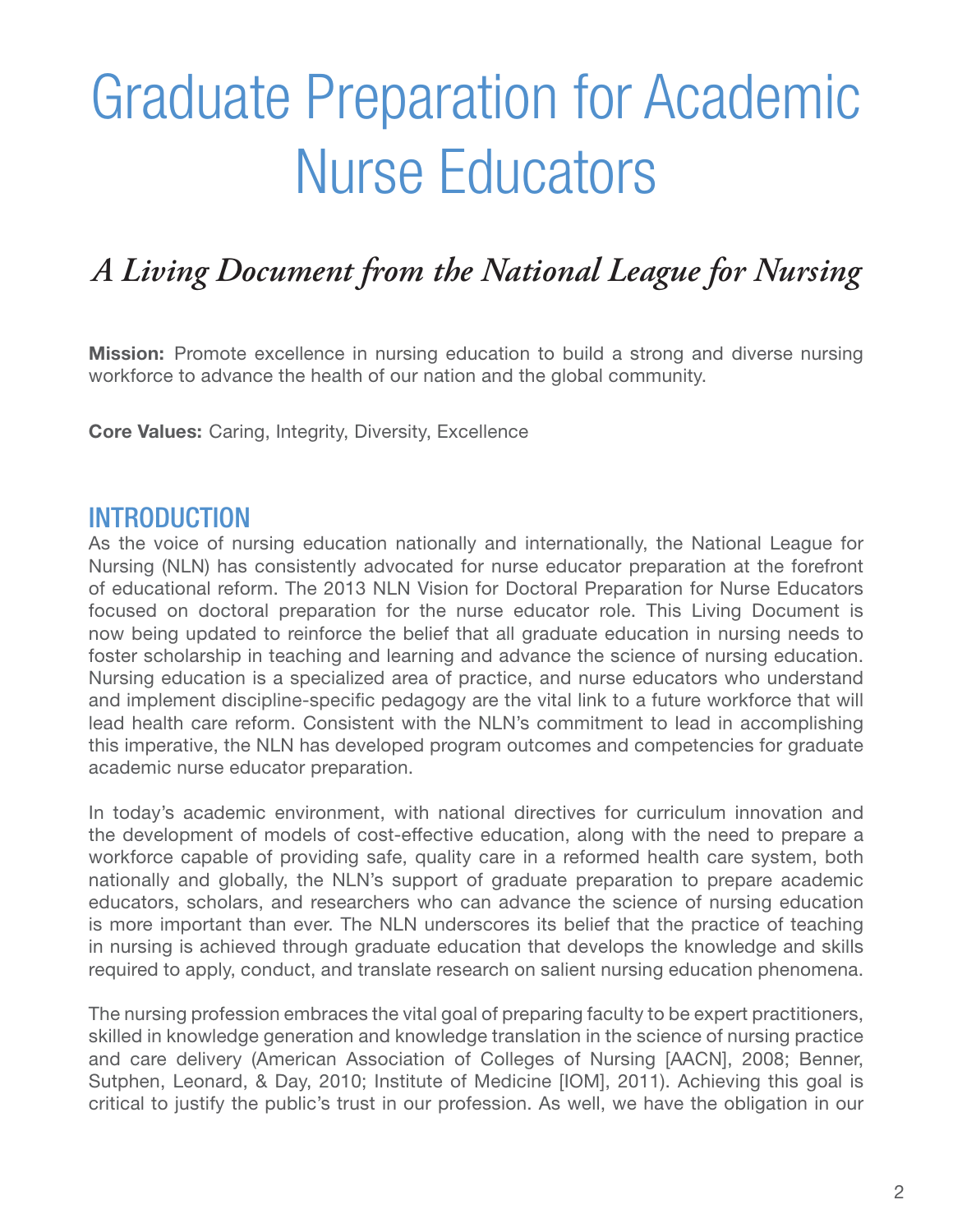work as educators to prepare the next generation of nurses to provide safe, quality care to changing populations in a variety of health care settings. It is imperative that the profession achieve excellence in the educational preparation of nurse educators and advance the science of nursing education (Booth, Emerson, Hackney, & Souter, 2016; Valiga, 2017). The National League for Nursing believes that it is critical that graduate programs in nursing, including master's and research and practice doctorates, prepare graduates with the knowledge, attitudes, and skills to teach, to provide leadership for transforming education and health care systems, and to conduct and translate research in nursing education.

#### BACKGROUND AND SIGNIFICANCE

The compelling need for graduate preparation for academic nurse educators is not new.

- › To be responsible stewards of the nursing profession and to address emerging needs of educational systems, a report by the Carnegie Foundation for the Advancement of Teaching (Benner et al., 2010) called for graduate nursing programs to support the study of pedagogies specifically designed and evaluated for nursing education. The need for programs to include teacher education courses and experiential learning that better prepares future nurse faculty is integral to the report's recommendation to transform nursing education to meet the needs of today's health care system. The report further calls for schools, federal and state governments, and philanthropies to increase funding support for faculty to engage in the scholarship of teaching and learning.
- › According to the Robert Wood Johnson Foundation-funded Institute of Medicine report, The Future of Nursing: Leading Change, Advancing Health (IOM, 2011), there is a critical need for more doctorally prepared nurse educators to advance the science of nursing education, design educational systems that implement efficient and cost-effective programs of learning, and lead in the improvement and redesign of the health care system. Concurrent societal concern about the cost and efficacy of higher education accentuates the need to develop a science that addresses the call for interprofessional education, team communication skills, and efficient ways to implement new clinical practice models.
- › The NLN's commitment to champion inclusiveness in the nurse educator workforce resonates with the national call to diversify the next generation of health care professionals to support high quality health care for all population groups, specifically in primary care and community health care settings (IOM, 2011). Although there has been a steady incremental growth in the diversity of full-time nursing faculty (10.5 percent in 2006; 14 percent in 2009; 18.1 percent in 2015; NLN, 2009, 2015), the call to enhance efforts to recruit and retain faculty from diverse backgrounds, to move toward excellence with inclusiveness, is now more important than ever. As the nursing profession works to significantly affect the development of systems, in both practice and education environments, in which all nurses work toward reducing health disparities and promoting culturally sensitive patient care, a nurse educator workforce that includes more educators from diverse backgrounds is at the core of preparation for the nurse educator role. This produces a stronger workforce for the goal of achieving excellence through inclusiveness.
- › Over the last decade, the growth of doctor of nursing practice (DNP) programs, enrollments, and graduates has increased significantly with 303 DNP programs identified in 2016 (AACN,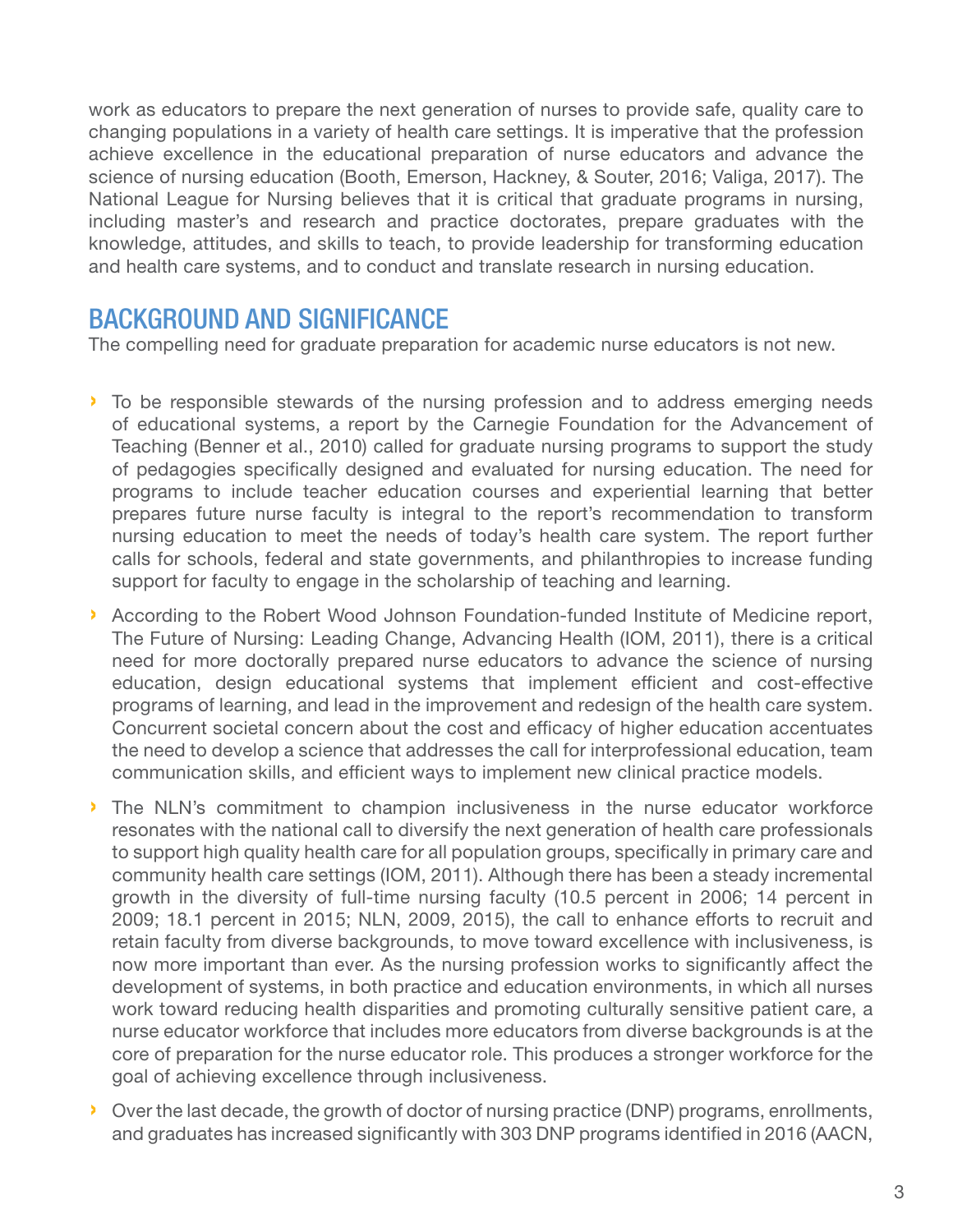2017). Multiple studies have focused on the employment of faculty with DNP degrees in response to the ongoing faculty shortage. In the examination of hiring practices of deans and directors of associate and baccalaureate and higher degree programs, surveys showed that both DNP- and PhD-prepared faculty had minimal teaching and academic preparation in their degree programs (Agger, Oermann, & Lynn, 2014). Additionally, a survey of DNP and PhD students and graduates ( $N = 548$ ) revealed dissatisfaction with the adequacy of their doctoral programs in preparing them for the faculty role; DNP students expressed concern that they may not be prepared to assume the role (Dreifuerst et al., 2016). These findings give rise to the recommendation that graduate programs include preparation for faculty roles. In a 2015 NLN faculty census survey, 37 percent of schools reported that the main difficulty in recruiting and hiring new nurse educators was the shortage of qualified faculty.

› Coupled with inadequate preparation for the faculty role, the quantity of qualified faculty remains a primary concern. A 2016 report (NLN, 2016) indicates that the faculty shortage continues to be a primary obstacle in expanding all types of nursing programs, and there continues to be an insufficient number of doctorally prepared faculty. Thus, while the number of doctorally prepared nurses may be doubled by 2020 due to the number of DNP graduates, this may not be the solution for meeting the shortage of well-prepared, qualified faculty (Dreifuerst et al., 2016; Feeg & Nickitas, 2011).

With well-prepared nurse educators to lead educational reform, the nursing profession will be better situated to produce a workforce that is ready to provide accessible and affordable care to diverse populations in multiple settings. While various graduate programs emphasize practice, research, and education to varying extents, it is imperative that all programs prepare nurse educators to teach in both academic and practice environments.

#### THE NLN'S RESPONSE

The National League for Nursing has actively given voice to the need for nurse scholars with discipline-specific pedagogical knowledge and skills (2002, 2005, 2007, 2012, 2016). As the first national nursing organization to assert that the nurse educator role requires specialized preparation (NLN, 2002), the NLN developed core competencies for the nurse educator (2005, 2012). The NLN continues to extend its support for nursing education research by committing operational funds and contributions through the NLN Foundation for Nursing Education to support grants to advance the science of nursing education and scholarship awards for students engaged in nurse educator preparation.

To provide guidance to schools of nursing to design graduate programs that prepare academic nurse educators, in 2016 the NLN conducted an extensive review of the literature to identify the state of the science of nurse educator preparation at the graduate level. Through subsequent discussions with national experts and focus groups held at national nurse educator conferences, the NLN developed Program Outcomes and Competencies for Graduate Nurse Educator Preparation These graduate nurse educator outcomes and competencies provide guidance for graduate programs whose focus is the preparation of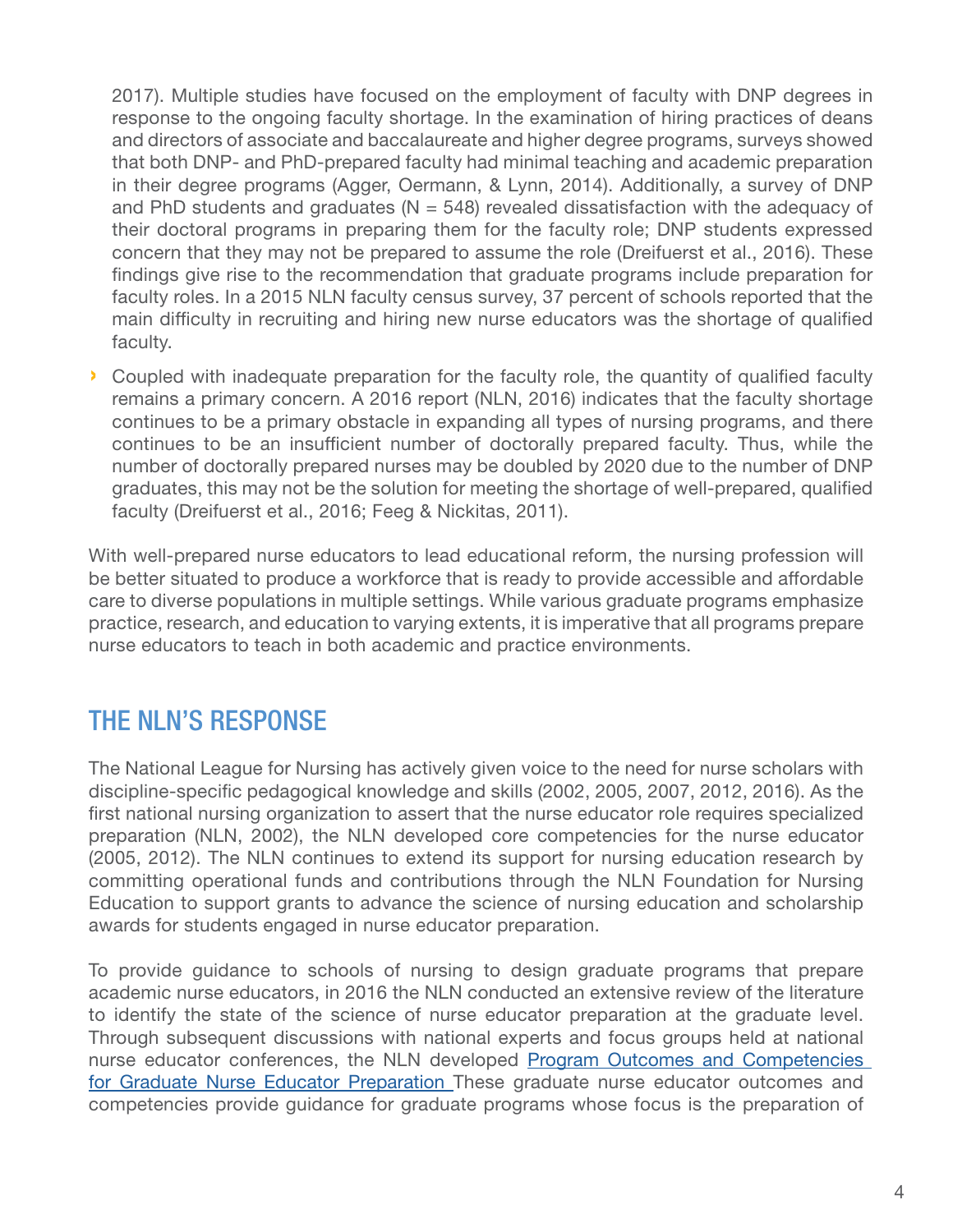academic nurse educators and scholars. Consensus competencies are based on the four concepts of human flourishing, nursing judgment, professional identity, and spirit of inquiry (NLN, 2010).

All of these endeavors designed and implemented by the NLN over the last two decades have focused on a core belief that the role of the nurse educator requires the nurse to be an expert practitioner, possess the pedagogical knowledge of a skilled educator, and engage in the scholarship of teaching and learning, knowledge generation, and/or knowledge translation. In practice disciplines like nursing, it is especially important that educators have the ability to evaluate and demonstrate links among pedagogical teaching strategies, student learning outcomes, and patient care quality.

### **CONCLUSION**

Nursing education is a specialized area of practice and the NLN supports multiple approaches (master's, post-master's certificates, and doctorate) for attaining nurse educator competencies. At the same time, to ensure that future nurses can practice competently in environments that demand the delivery of safe and cost-effective, systems-oriented, teamdriven care, the NLN asserts that nurse educators prepared at the graduate level need a deep understanding of the nursing discipline's practice foundations and an equally deep understanding of educational and evaluation theories and strategies. The future calls for new ways to value the complex role of the nurse educator and to promote the practice of expert clinicians who can translate their knowledge and skills for students at all levels through evidence-based teaching.

### RECOMMENDATIONS

### *For the Nursing Profession*

- › Support the inclusion of formal academic preparation for the nurse educator and/or faculty role in all graduate program curricula.
- › Minimize degree completion time between BSN and MSN degrees and doctoral degrees, to more rapidly increase the number of nurse educators who are doctorally prepared with faculty role preparation.
- › Affirm the need for educational models that foster inclusiveness in graduate programs.
- › By 2020, double the number of faculty with formal graduate preparation in nursing education.

### *For Graduate Programs in Nursing*

› Develop master's and doctoral program courses to prepare graduates consistent with their academic preparation to: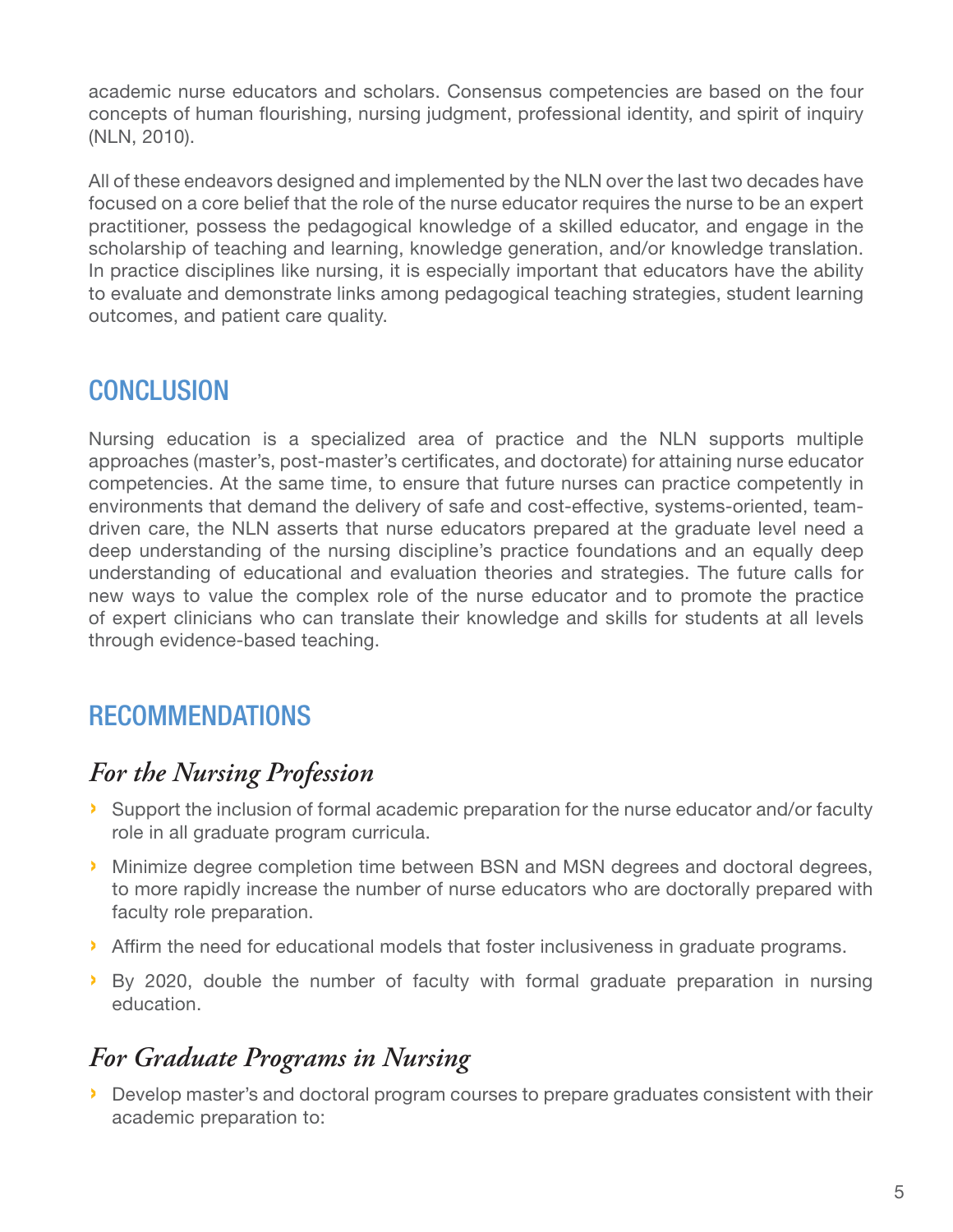- › Design curricula that prepare students for patient-centered, population- based care in interprofessional teams.
	- › Evaluate the impact of large-scale educational innovations.
	- › Translate and implement evidence from nursing education research.
	- › Facilitate student learning using sound empirical evidence.
	- › Use information technology-empowered learning strategies.
- › Collaborate with schools of education to explore ways to enrich pedagogical course offerings.
- › Maximize program capacity by establishing partnerships or consortia between schools of nursing with graduate programs offering nurse educator preparation courses and/or faculty role preparation courses, and those lacking such programs.
- › Intensify efforts to recruit and retain students from diverse backgrounds.
- › Increase the number of accessible graduate nursing programs with nurse educator and faculty role preparation courses.

### *For the National League for Nursing*

- › Continue to advocate for a diverse body of graduate students and obtain scholarship funding for underrepresented students who seek nurse educator positions in academic settings.
- › Offer faculty development programs that prepare faculty with the knowledge and skills to teach, provide leadership for transforming education, and conduct and translate research in nursing education. Offer recommendations for the design of curricula for graduate programs that prepare nurse educators, with special attention to differentiating between the competencies expected of the master's-prepared nurse educator and those expected of the doctorally prepared nurse educator.
- › Promote Academic Nurse Educator (CNE) certification for all nurse educators.
- › Continue to obtain funding for scholarships and grants to support nurses whose doctoral studies focus on advancing the science of nursing education.
- › Advocate for master's/doctoral program funding support at state and federal levels.
- › Contribute to nurse educator workforce development by maintaining data on: doctoral programs offering educator and faculty role preparation, faculty with doctoral preparation, and master's programs/post-master's certificate programs with educator preparation concentrations and majors.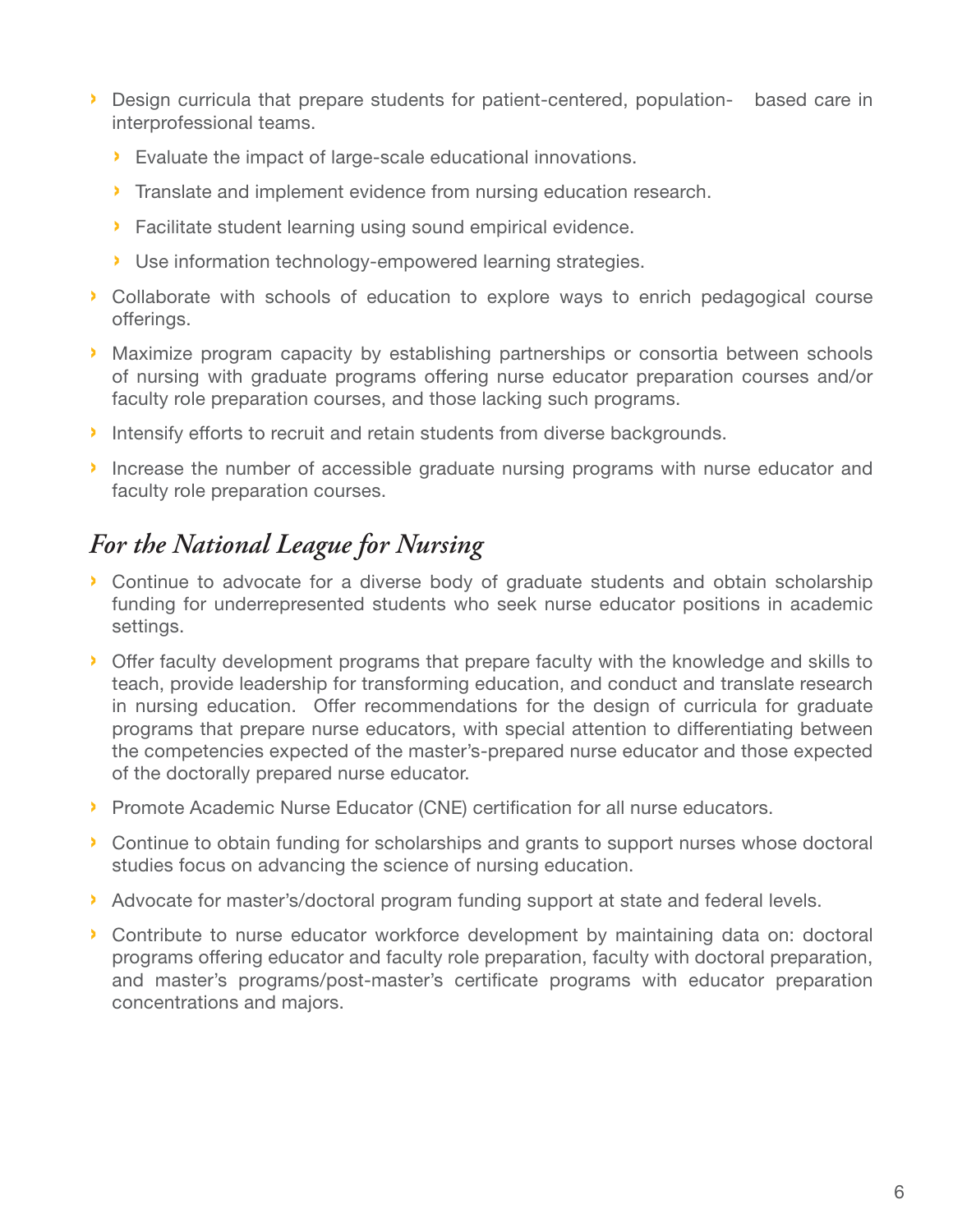#### **REFERENCES**

Agger, C., Oermann, M., & Lynn, M. (2014). Hiring and incorporating doctor of nursing practiceprepared nurse faculty into academic nursing programs. *Journal of Nursing Education, 53*, 439-446. doi:10.3928/014834-20140724-03

American Association of Colleges of Nursing. (2008). *The essentials of doctoral education for advanced nursing practice.* Retrieved from http://www.aacn.nche.edu/publications/position/DNPEssentials. pdf.

American Association of Colleges of Nursing, (2017). *DNP fact sheet*. Retrieved from http://www. aacn.nche.edu/media-relations/fact-sheets/dnp

Benner, P., Sutphen, M., Leonard, V., & Day, L. (2010). *Educating nurses: A call for radical transformation.*  San Francisco, CA: Jossey-Bass.

Booth, T.L., Emerson, C.J., Hackney, M.G., & Souter, S. (2016). Preparation of academic nurse educators. *Nursing Education and Practice,* 19, 54-57. doi: 10.1016/j.nepr.2016.04.006

Dreifuerst, K., McNelis, A., Weaver, M., Broome, M., Draucker, C., & Fedko, A. (2016). Exploring the pursuit of doctoral education by nurses seeking or intending to stay in faculty roles. *Journal of Professional Nursing*, *32*, 202-212. doi:10.1016/j.profnurs.2016.01.014

Feeg, V., & Nickitas, D. (2011). Doubling the number of nurses with a doctorate by 2020: Predicting the right number or getting it right? *Nursing Economics\$*, *29*, 109-110, 125.

Institute of Medicine. (2011). *The future of nursing: Leading change, advancing health.* Washington, DC: National Academies Press.

National League for Nursing. (2002). *The preparation of nurse educators* [Archived Position Statement]. Retrieved from http://www.nln.org/newsroom/nln-position-documents/archived-position-statements

National League for Nursing. (2005). *Transforming nursing education* [Archived Position Statement]. Retrieved from http://www.nln.org/newsroom/nln-position-documents/archived-position-statements

National League for Nursing. (2007). *The need for funding for nursing education research* [Archived Position Statement]. Retrieved from http://www.nln.org/newsroom/nln-position-documents/ archived-position-statements

National League for Nursing. (2009). *Executive summary; Findings from the 2009 faculty census.* Retrieved from http://www.nln.org/docs/default-source/about/fc\_exec\_summary\_0809.pdf?sfvrsn=2

National League for Nursing. (2010). *Outcomes and competencies for graduates of practical/ vocational, diploma, associate degree, baccalaureate, master's, practice doctorate, research doctorate programs in nursing.* New York: Author.

National League for Nursing. (2012). *Transforming research in nursing education* [NLN Vision Series]. Retrieved from http://www.nln.org/newsroom/nln-position-documents/nln-living-documents